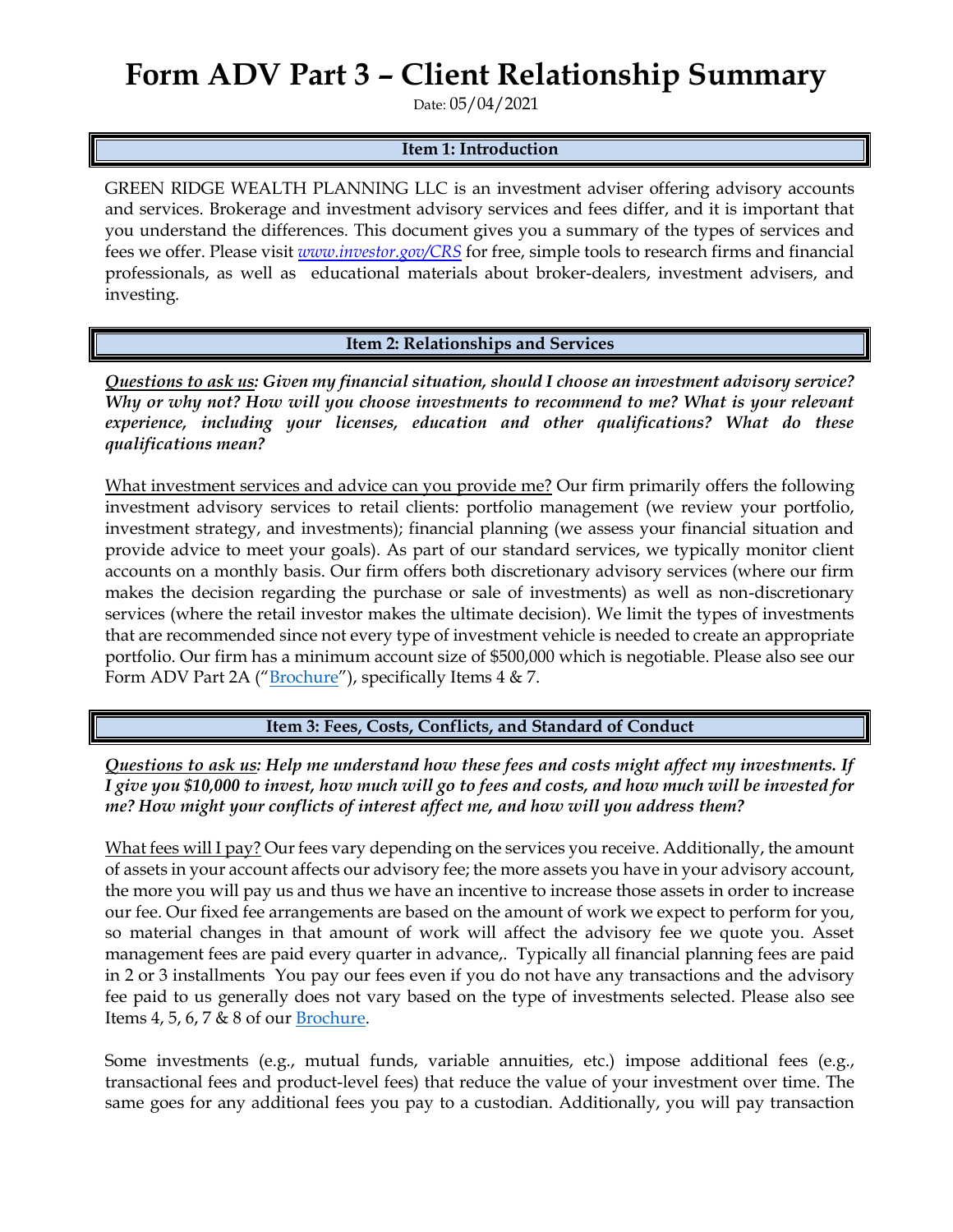## **Form ADV Part 3 – Client Relationship Summary**

Date: 05/04/2021

fees, if applicable, when we buy or sell an investment for your account.**You will pay fees and costs whether you make or lose money on your investments. Fees and costs will reduce any amount of money you make on your investments over time. Please make sure you understand what fees and costs you are paying.** Please also see our [Brochure](https://adviserinfo.sec.gov/firm/summary/304236) for additional details.

What are your legal obligations to me when acting as my investment adviser? How else does your firm make money and what conflicts of interest do you have?: *When we act as your investment adviser*, we have to act in your best interest and not put our interest ahead of yours. At the same time, the way we make money creates some conflicts with your interests. You should understand and ask us about these conflicts because they can affect the investment advice we provide you. Here are some examples to help you understand what this means (see heading immediately below).

How do your financial professionals make money? Primarily, we and our financial professionals receive cash compensation from the advisory services we provide to you because of the advisory fees we receive from you. This compensation may vary based on different factors, such as those listed above in this Item. Please also see Item 10 of our **[Brochure](https://adviserinfo.sec.gov/firm/summary/304236)** for additional details.

**Item 4: Disciplinary History**

*Questions to ask us: As a financial professional, do you have any disciplinary history? For what type of conduct?*

Do you or your financial professionals have legal or disciplinary history? No, we do not have legal and disciplinary events. Visit *<https://www.investor.gov/>* for a free, simple search tool to research us and our financial professionals.

**Item 5: Additional Information**

*Questions to ask us: Who is my primary contact person? Is he or she a representative of an investment adviser or a broker-dealer? Who can I talk to if I have concerns about how this person is treating me?*

For additional information on our advisory services**, see our [Brochure](https://adviserinfo.sec.gov/firm/summary/304236) available at <https://adviserinfo.sec.gov/firm/summary/304236> and any individual brochure supplement** your representative provides. If you have any questions, need additional information, or want another copy of this Client Relationship Summary, then please contact us at 973-554-1770.